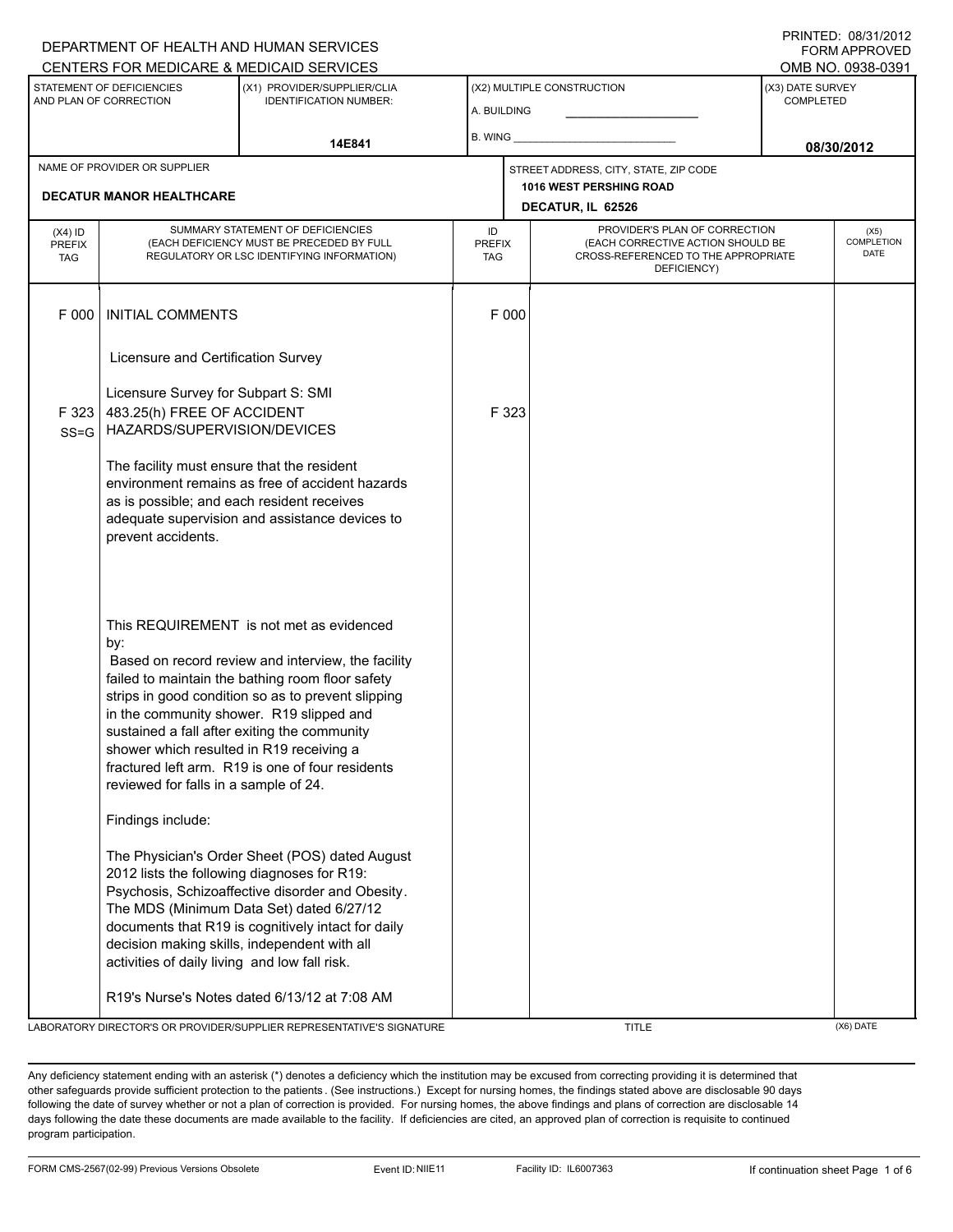# DEPARTMENT OF HEALTH AND HUMAN SERVICES

PRINTED: 08/31/2012 FORM APPROVED

|                                                     |                                                                            | CENTERS FOR MEDICARE & MEDICAID SERVICES                                                                                                                                                                                                                                                                                                                                                                                                                                                                                                                                                                                                                                                                                                                                                                                                                                                                                                                                                                                                                                                                                                                                                                                                                                                                                                                                                                                                                                         |                                   |       |                                                                                                                          |                                      | OMB NO. 0938-0391          |
|-----------------------------------------------------|----------------------------------------------------------------------------|----------------------------------------------------------------------------------------------------------------------------------------------------------------------------------------------------------------------------------------------------------------------------------------------------------------------------------------------------------------------------------------------------------------------------------------------------------------------------------------------------------------------------------------------------------------------------------------------------------------------------------------------------------------------------------------------------------------------------------------------------------------------------------------------------------------------------------------------------------------------------------------------------------------------------------------------------------------------------------------------------------------------------------------------------------------------------------------------------------------------------------------------------------------------------------------------------------------------------------------------------------------------------------------------------------------------------------------------------------------------------------------------------------------------------------------------------------------------------------|-----------------------------------|-------|--------------------------------------------------------------------------------------------------------------------------|--------------------------------------|----------------------------|
| STATEMENT OF DEFICIENCIES<br>AND PLAN OF CORRECTION |                                                                            | (X1) PROVIDER/SUPPLIER/CLIA<br><b>IDENTIFICATION NUMBER:</b>                                                                                                                                                                                                                                                                                                                                                                                                                                                                                                                                                                                                                                                                                                                                                                                                                                                                                                                                                                                                                                                                                                                                                                                                                                                                                                                                                                                                                     | A. BUILDING                       |       | (X2) MULTIPLE CONSTRUCTION                                                                                               | (X3) DATE SURVEY<br><b>COMPLETED</b> |                            |
|                                                     |                                                                            | 14E841                                                                                                                                                                                                                                                                                                                                                                                                                                                                                                                                                                                                                                                                                                                                                                                                                                                                                                                                                                                                                                                                                                                                                                                                                                                                                                                                                                                                                                                                           | B. WING                           |       |                                                                                                                          | 08/30/2012                           |                            |
| NAME OF PROVIDER OR SUPPLIER                        |                                                                            |                                                                                                                                                                                                                                                                                                                                                                                                                                                                                                                                                                                                                                                                                                                                                                                                                                                                                                                                                                                                                                                                                                                                                                                                                                                                                                                                                                                                                                                                                  |                                   |       | STREET ADDRESS, CITY, STATE, ZIP CODE                                                                                    |                                      |                            |
| <b>DECATUR MANOR HEALTHCARE</b>                     |                                                                            |                                                                                                                                                                                                                                                                                                                                                                                                                                                                                                                                                                                                                                                                                                                                                                                                                                                                                                                                                                                                                                                                                                                                                                                                                                                                                                                                                                                                                                                                                  |                                   |       | <b>1016 WEST PERSHING ROAD</b><br>DECATUR, IL 62526                                                                      |                                      |                            |
| $(X4)$ ID<br><b>PREFIX</b><br><b>TAG</b>            |                                                                            | SUMMARY STATEMENT OF DEFICIENCIES<br>(EACH DEFICIENCY MUST BE PRECEDED BY FULL<br>REGULATORY OR LSC IDENTIFYING INFORMATION)                                                                                                                                                                                                                                                                                                                                                                                                                                                                                                                                                                                                                                                                                                                                                                                                                                                                                                                                                                                                                                                                                                                                                                                                                                                                                                                                                     | ID<br><b>PREFIX</b><br><b>TAG</b> |       | PROVIDER'S PLAN OF CORRECTION<br>(EACH CORRECTIVE ACTION SHOULD BE<br>CROSS-REFERENCED TO THE APPROPRIATE<br>DEFICIENCY) |                                      | (X5)<br>COMPLETION<br>DATE |
| F 323<br>tingly."<br>titled                         | Continued From page 1<br>outside shower."<br>been here about a month now." | states "Writer called to the G-Hall Shower room<br>(R19) found sitting on floor on buttock-stated "I<br>was getting out of the shower and fell onto my left<br>arm, left arm had tingling sensation." Medical<br>Doctor notified order received to send to<br>emergency room for evaluation and treatment."<br>The facility form titled Accident/Incident Report<br>dated 6/13/12 documents R19 was found sitting<br>on the floor in the shower room down G Hall. The<br>report continues to document that R19 stated "I<br>fell getting out of the shower my left arm feels<br>The facility's Comprehensive Fall Assessment<br>dated 6/13/12 states under "Environmental<br>/Situational Factors" states "Slippery Floors wet<br>shower". The section titled "Additional Comment"<br>states "Bathroom floor recently redone-area<br>assessed and additional skid proof strips added<br>R19 stated on 8/29/12 at 11:05 AM " I slipped<br>coming out of the shower. There were no safety<br>strips on the floor but they have them now."<br>E5, Housekeeping Aide stated on 8/29/12 at<br>11:25 AM "Safety strips were present but they<br>had lost their stickiness. These new ones have<br>E2, DON (Director of Nurses) stated on 8/29/12<br>at 11:35 AM "There were safety strips present but<br>they were worn down and new ones were put<br>down but further away from the shower."<br>R19's Radiology Report dated 6/13/12 section<br>"Examination": Left humerus 2 views." |                                   | F 323 |                                                                                                                          |                                      |                            |

FORM CMS-2567(02-99) Previous Versions Obsolete Event ID:NIIE11 Facility ID: IL6007363 If continuation sheet Page 2 of 6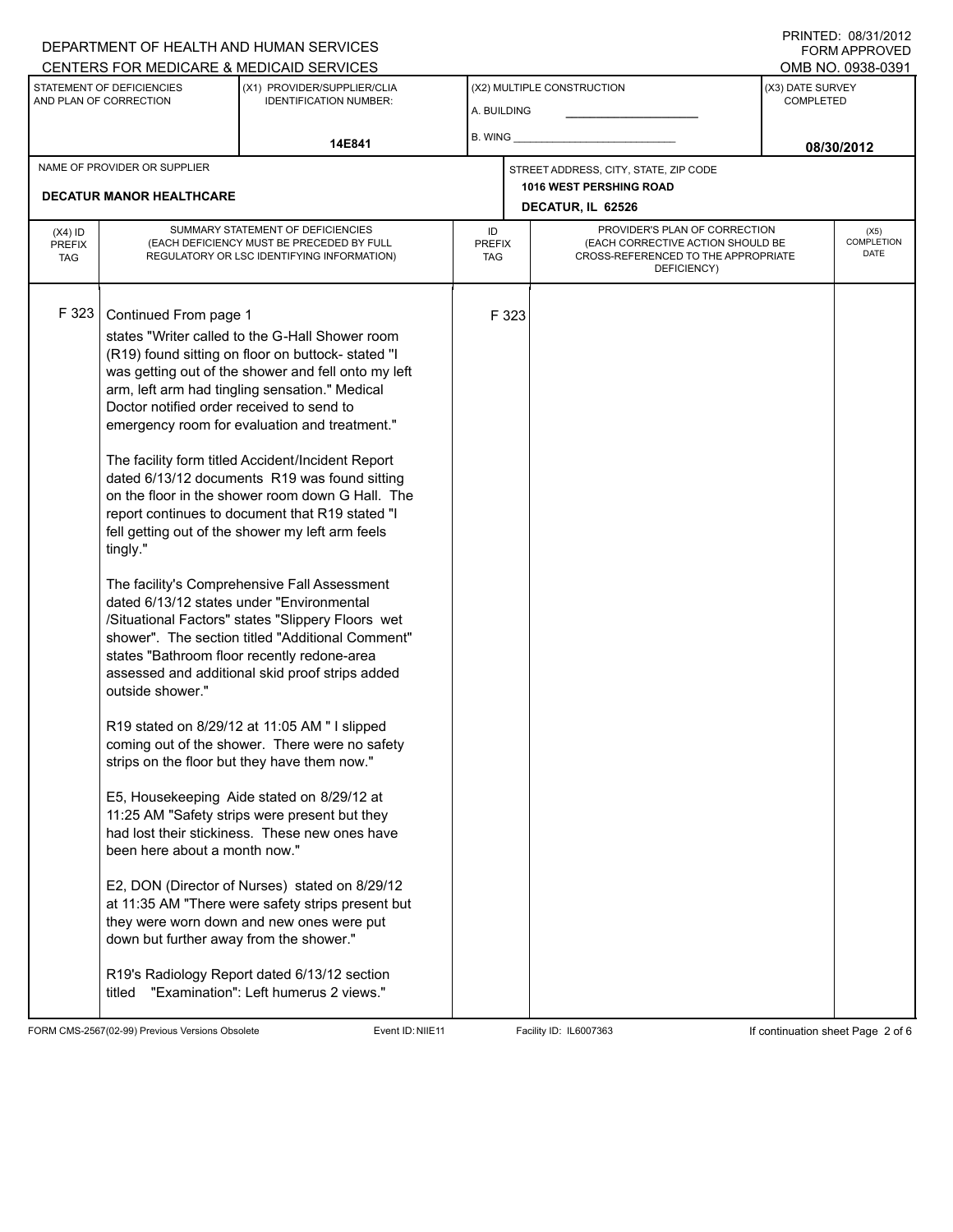### DEPARTMENT OF HEALTH AND HUMAN SERVICES CENTERS FOR MEDICARE & MEDICAID SERVICES

PRINTED: 08/31/2012 FORM APPROVED

|                                                     |                                                                                                                                                      | <u>UENTERS FUR MEDIUARE &amp; MEDIUAID SERVIUES</u>                                                                                                                                                                                                                                                                                                                                                                                                                                                                                                                                                                                                                                                                                                              |                                           |                |                                                                                                                          |                                      | OIMD INO. 0990-099 I              |  |
|-----------------------------------------------------|------------------------------------------------------------------------------------------------------------------------------------------------------|------------------------------------------------------------------------------------------------------------------------------------------------------------------------------------------------------------------------------------------------------------------------------------------------------------------------------------------------------------------------------------------------------------------------------------------------------------------------------------------------------------------------------------------------------------------------------------------------------------------------------------------------------------------------------------------------------------------------------------------------------------------|-------------------------------------------|----------------|--------------------------------------------------------------------------------------------------------------------------|--------------------------------------|-----------------------------------|--|
| STATEMENT OF DEFICIENCIES<br>AND PLAN OF CORRECTION |                                                                                                                                                      | (X1) PROVIDER/SUPPLIER/CLIA<br><b>IDENTIFICATION NUMBER:</b>                                                                                                                                                                                                                                                                                                                                                                                                                                                                                                                                                                                                                                                                                                     | (X2) MULTIPLE CONSTRUCTION<br>A. BUILDING |                |                                                                                                                          | (X3) DATE SURVEY<br><b>COMPLETED</b> |                                   |  |
|                                                     |                                                                                                                                                      | 14E841                                                                                                                                                                                                                                                                                                                                                                                                                                                                                                                                                                                                                                                                                                                                                           | $B.$ WING $\_\_$                          |                |                                                                                                                          | 08/30/2012                           |                                   |  |
|                                                     | NAME OF PROVIDER OR SUPPLIER<br><b>DECATUR MANOR HEALTHCARE</b>                                                                                      |                                                                                                                                                                                                                                                                                                                                                                                                                                                                                                                                                                                                                                                                                                                                                                  |                                           |                | STREET ADDRESS, CITY, STATE, ZIP CODE<br><b>1016 WEST PERSHING ROAD</b><br>DECATUR, IL 62526                             |                                      |                                   |  |
| $(X4)$ ID<br><b>PREFIX</b><br><b>TAG</b>            |                                                                                                                                                      | SUMMARY STATEMENT OF DEFICIENCIES<br>(EACH DEFICIENCY MUST BE PRECEDED BY FULL<br>REGULATORY OR LSC IDENTIFYING INFORMATION)                                                                                                                                                                                                                                                                                                                                                                                                                                                                                                                                                                                                                                     | ID<br><b>PREFIX</b><br><b>TAG</b>         |                | PROVIDER'S PLAN OF CORRECTION<br>(EACH CORRECTIVE ACTION SHOULD BE<br>CROSS-REFERENCED TO THE APPROPRIATE<br>DEFICIENCY) |                                      | (X5)<br><b>COMPLETION</b><br>DATE |  |
| F 323<br>F 363<br>$SS = B$                          | Continued From page 2<br>fragments as well as moderate posterior<br>ADVANCE/FOLLOWED<br>Menus must meet the nutritional needs of<br>and be followed. | Section titled "Findings" reads "There is an<br>oblique fracture of the distal humeral shaft with<br>moderate lateral apical angulation of the fracture<br>displacement of the distal fracture fragment.<br>"Impression" "Fracture of distal left humerus."<br>483.35(c) MENUS MEET RES NEEDS/PREP IN<br>residents in accordance with the recommended<br>dietary allowances of the Food and Nutrition<br>Board of the National Research Council, National<br>Academy of Sciences; be prepared in advance;                                                                                                                                                                                                                                                        |                                           | F 323<br>F 363 |                                                                                                                          |                                      |                                   |  |
|                                                     | by:<br>supplemental sample (R25 thru R57).<br>The finding includes:<br>food was prepared on 8-26-12 by another                                       | This REQUIREMENT is not met as evidenced<br>Based on observation, record review, and<br>interview, the facility failed to ensure that food<br>was prepared and served to follow the Physician<br>ordered no concentrated sweet (NCS) diet for 8<br>of 24 sampled residents (R7, R8, R10, R15, R17,<br>R19, R20, and R21) and 33 residents on the<br>The 8-27-12 lunch meal began at 11:30 A.M. The<br>menu listed a choice of chicken salad or tuna<br>salad and beet salad or coleslaw. A steam table<br>pan of each items was on the line. As each<br>resident came to the serving line, the Cook (E7)<br>would ask the resident what they would want and<br>he would dish it up for them. E7 stated that the<br>employee. E7 did not have the planned serving |                                           |                |                                                                                                                          |                                      |                                   |  |

FORM CMS-2567(02-99) Previous Versions Obsolete Event ID:NIIE11 Facility ID: IL6007363 If continuation sheet Page 3 of 6

-1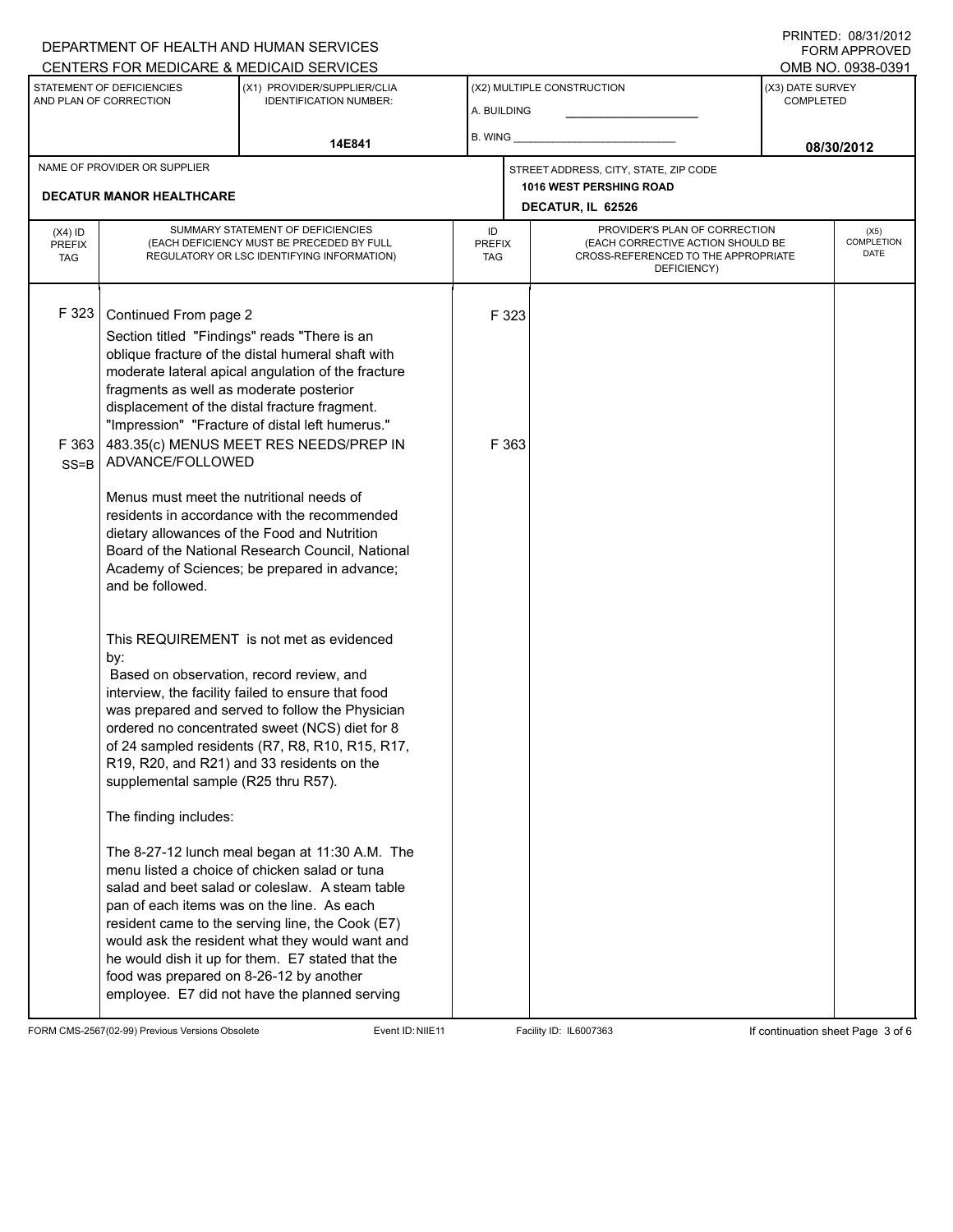# DEPARTMENT OF HEALTH AND HUMAN SERVICES

PRINTED: 08/31/2012 FORM APPROVED

| CENTERS FOR MEDICARE & MEDICAID SERVICES            |                                                                                                                                                                 |                                                                                                                                                                                                          |                                   |       |                                                                                                                          |                                      | OMB NO. 0938-0391 |
|-----------------------------------------------------|-----------------------------------------------------------------------------------------------------------------------------------------------------------------|----------------------------------------------------------------------------------------------------------------------------------------------------------------------------------------------------------|-----------------------------------|-------|--------------------------------------------------------------------------------------------------------------------------|--------------------------------------|-------------------|
| STATEMENT OF DEFICIENCIES<br>AND PLAN OF CORRECTION |                                                                                                                                                                 | (X1) PROVIDER/SUPPLIER/CLIA<br><b>IDENTIFICATION NUMBER:</b>                                                                                                                                             | A. BUILDING                       |       | (X2) MULTIPLE CONSTRUCTION                                                                                               | (X3) DATE SURVEY<br><b>COMPLETED</b> |                   |
|                                                     |                                                                                                                                                                 | 14E841                                                                                                                                                                                                   | B. WING _                         |       |                                                                                                                          | 08/30/2012                           |                   |
|                                                     | NAME OF PROVIDER OR SUPPLIER                                                                                                                                    |                                                                                                                                                                                                          |                                   |       | STREET ADDRESS, CITY, STATE, ZIP CODE                                                                                    |                                      |                   |
| <b>DECATUR MANOR HEALTHCARE</b>                     |                                                                                                                                                                 |                                                                                                                                                                                                          |                                   |       | 1016 WEST PERSHING ROAD<br>DECATUR, IL 62526                                                                             |                                      |                   |
|                                                     |                                                                                                                                                                 |                                                                                                                                                                                                          |                                   |       |                                                                                                                          |                                      | (X5)              |
| $(X4)$ ID<br><b>PREFIX</b><br><b>TAG</b>            | SUMMARY STATEMENT OF DEFICIENCIES<br>(EACH DEFICIENCY MUST BE PRECEDED BY FULL<br>REGULATORY OR LSC IDENTIFYING INFORMATION)                                    |                                                                                                                                                                                                          | ID<br><b>PREFIX</b><br><b>TAG</b> |       | PROVIDER'S PLAN OF CORRECTION<br>(EACH CORRECTIVE ACTION SHOULD BE<br>CROSS-REFERENCED TO THE APPROPRIATE<br>DEFICIENCY) | <b>COMPLETION</b>                    |                   |
| F 363                                               | Continued From page 3                                                                                                                                           |                                                                                                                                                                                                          |                                   | F 363 |                                                                                                                          |                                      |                   |
|                                                     |                                                                                                                                                                 | spreadsheet to refer to and all residents were                                                                                                                                                           |                                   |       |                                                                                                                          |                                      |                   |
|                                                     |                                                                                                                                                                 | served from the 4 different prepared food items.                                                                                                                                                         |                                   |       |                                                                                                                          |                                      |                   |
|                                                     | The 8-27-12 spreadsheet listed that the chicken<br>salad, tuna salad, and coleslaw were to be made<br>with light mayonnaise for the residents on a NCS<br>diet. |                                                                                                                                                                                                          |                                   |       |                                                                                                                          |                                      |                   |
|                                                     | and R25 through R57.                                                                                                                                            | According to the diet order list provided by the<br>Dietary Manager (E4) 41 of the 133 residents are<br>to receive a NCS diet. The 41 residents on NCS<br>include R7, R8, R10, R15, R17, R19, R20, R21,  |                                   |       |                                                                                                                          |                                      |                   |
|                                                     | mayonnaise to assemble the salads.                                                                                                                              | The Cook, E8 was asked on 8-28-12 at 9:10 A.M.<br>how she prepared the chicken salad and tuna<br>salad. E8 stated "I just put it together." E8 stated<br>she did not follow the recipes and used regular |                                   |       |                                                                                                                          |                                      |                   |
| F 371<br>$SS = F$                                   | mayonnaise, not light mayo.<br>483.35(i) FOOD PROCURE,<br>STORE/PREPARE/SERVE - SANITARY                                                                        | The Prep Cook, E6 was asked on 8-28-12 at 9:15<br>A.M., how she prepared the coleslaw. E6 stated<br>she did not follow the recipe and used regular                                                       |                                   | F 371 |                                                                                                                          |                                      |                   |
|                                                     | The facility must -<br>authorities; and<br>under sanitary conditions                                                                                            | (1) Procure food from sources approved or<br>considered satisfactory by Federal, State or local<br>(2) Store, prepare, distribute and serve food                                                         |                                   |       |                                                                                                                          |                                      |                   |
|                                                     |                                                                                                                                                                 |                                                                                                                                                                                                          |                                   |       |                                                                                                                          |                                      |                   |

FORM CMS-2567(02-99) Previous Versions Obsolete Event ID:NIIE11 Facility ID: IL6007363 If continuation sheet Page 4 of 6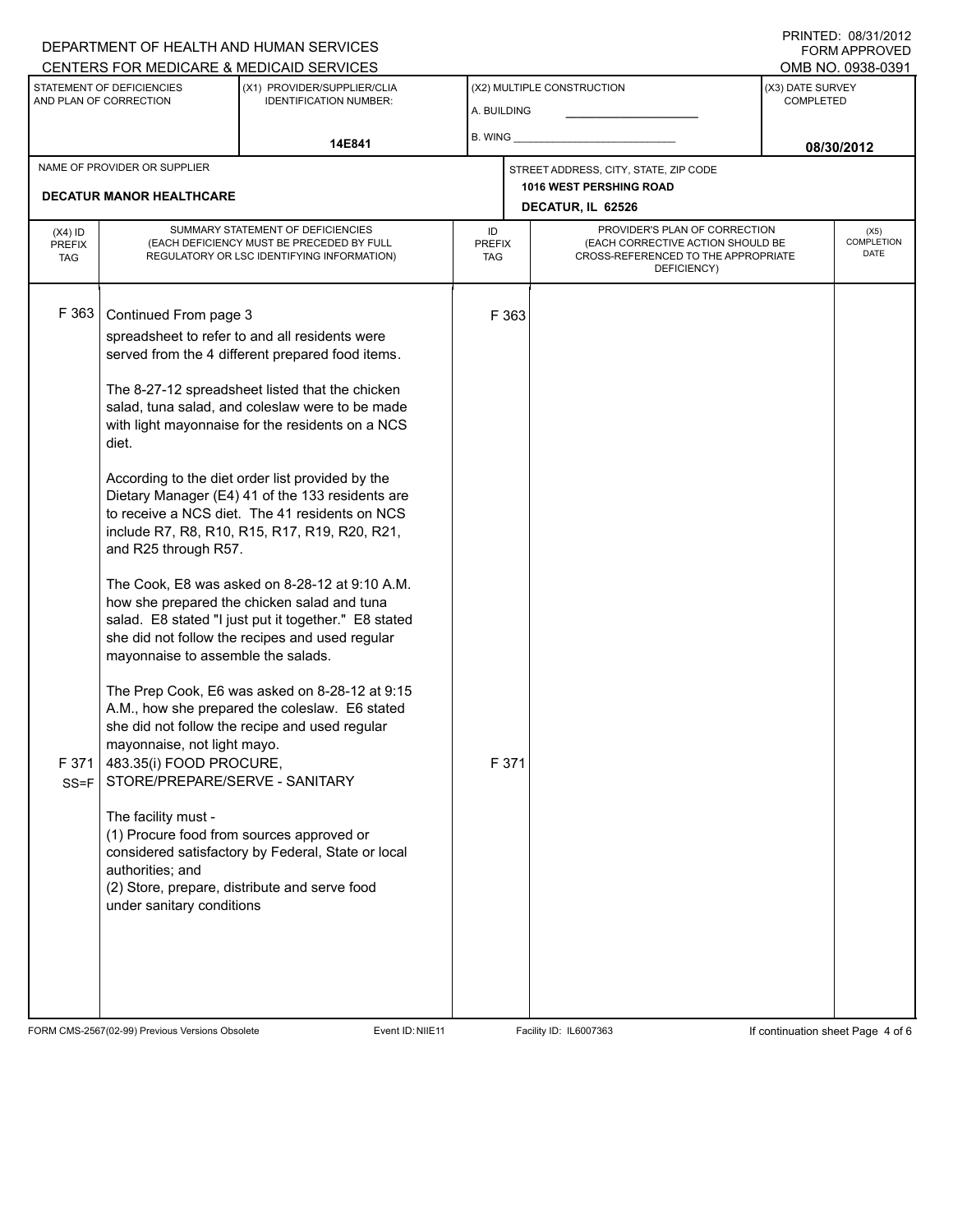### DEPARTMENT OF HEALTH AND HUMAN SERVICES CENTERS FOR MEDICARE & MEDICAID SERVICES

PRINTED: 08/31/2012 FORM APPROVED

|                                                     |                                                                                                                                                                                                                              | CENTERS FOR MEDICARE & MEDICAID SERVICES                                                                                                                                                                                                                                                                                                                                                                                                                                                                                                                                                                                                                                                                                                                                                                                                                                                                                                                                                                                                                                                                                                                                                                                                                                                                                                                                                                                                                      |                                   |                         |                                                                                                                          |                                      | OMB NO. 0938-0391                        |  |  |
|-----------------------------------------------------|------------------------------------------------------------------------------------------------------------------------------------------------------------------------------------------------------------------------------|---------------------------------------------------------------------------------------------------------------------------------------------------------------------------------------------------------------------------------------------------------------------------------------------------------------------------------------------------------------------------------------------------------------------------------------------------------------------------------------------------------------------------------------------------------------------------------------------------------------------------------------------------------------------------------------------------------------------------------------------------------------------------------------------------------------------------------------------------------------------------------------------------------------------------------------------------------------------------------------------------------------------------------------------------------------------------------------------------------------------------------------------------------------------------------------------------------------------------------------------------------------------------------------------------------------------------------------------------------------------------------------------------------------------------------------------------------------|-----------------------------------|-------------------------|--------------------------------------------------------------------------------------------------------------------------|--------------------------------------|------------------------------------------|--|--|
| STATEMENT OF DEFICIENCIES<br>AND PLAN OF CORRECTION |                                                                                                                                                                                                                              | (X1) PROVIDER/SUPPLIER/CLIA<br><b>IDENTIFICATION NUMBER:</b>                                                                                                                                                                                                                                                                                                                                                                                                                                                                                                                                                                                                                                                                                                                                                                                                                                                                                                                                                                                                                                                                                                                                                                                                                                                                                                                                                                                                  | A. BUILDING                       |                         | (X2) MULTIPLE CONSTRUCTION                                                                                               | (X3) DATE SURVEY<br><b>COMPLETED</b> |                                          |  |  |
|                                                     |                                                                                                                                                                                                                              | 14E841                                                                                                                                                                                                                                                                                                                                                                                                                                                                                                                                                                                                                                                                                                                                                                                                                                                                                                                                                                                                                                                                                                                                                                                                                                                                                                                                                                                                                                                        |                                   |                         |                                                                                                                          | 08/30/2012                           |                                          |  |  |
|                                                     | NAME OF PROVIDER OR SUPPLIER                                                                                                                                                                                                 |                                                                                                                                                                                                                                                                                                                                                                                                                                                                                                                                                                                                                                                                                                                                                                                                                                                                                                                                                                                                                                                                                                                                                                                                                                                                                                                                                                                                                                                               |                                   |                         | STREET ADDRESS, CITY, STATE, ZIP CODE                                                                                    |                                      |                                          |  |  |
|                                                     | <b>DECATUR MANOR HEALTHCARE</b>                                                                                                                                                                                              |                                                                                                                                                                                                                                                                                                                                                                                                                                                                                                                                                                                                                                                                                                                                                                                                                                                                                                                                                                                                                                                                                                                                                                                                                                                                                                                                                                                                                                                               |                                   | 1016 WEST PERSHING ROAD |                                                                                                                          |                                      |                                          |  |  |
|                                                     |                                                                                                                                                                                                                              |                                                                                                                                                                                                                                                                                                                                                                                                                                                                                                                                                                                                                                                                                                                                                                                                                                                                                                                                                                                                                                                                                                                                                                                                                                                                                                                                                                                                                                                               |                                   |                         | DECATUR, IL 62526                                                                                                        |                                      |                                          |  |  |
| $(X4)$ ID<br><b>PREFIX</b><br><b>TAG</b>            |                                                                                                                                                                                                                              | SUMMARY STATEMENT OF DEFICIENCIES<br>(EACH DEFICIENCY MUST BE PRECEDED BY FULL<br>REGULATORY OR LSC IDENTIFYING INFORMATION)                                                                                                                                                                                                                                                                                                                                                                                                                                                                                                                                                                                                                                                                                                                                                                                                                                                                                                                                                                                                                                                                                                                                                                                                                                                                                                                                  | ID<br><b>PREFIX</b><br><b>TAG</b> |                         | PROVIDER'S PLAN OF CORRECTION<br>(EACH CORRECTIVE ACTION SHOULD BE<br>CROSS-REFERENCED TO THE APPROPRIATE<br>DEFICIENCY) |                                      | (X5)<br><b>COMPLETION</b><br><b>DATE</b> |  |  |
| F 371                                               | Continued From page 4<br>by:<br>all 133 residents residing at the facility.<br>The findings include:<br>could fall into the bin of ice that would be<br>consumed by the residents.<br>2. On 8-27-12 at 9:25 A.M. the walk in | This REQUIREMENT is not met as evidenced<br>Based on observation and interview, the facility<br>failed to protect ice, food stored in the walk in<br>refrigeration unit, and food being prepared on the<br>stove from potential overhead contamination;<br>failed to ensure that manual can opener and<br>brace was clean and free of food contamination,<br>and failed to ensure that foods being stored on<br>ice was drained to prevent contamination of the<br>foods. These failures have the potential to affect<br>1. On 8-27-12 at 2:10 P.M. an unidentified black<br>moist substance was present on the interior of<br>the ice machine along the edge of the ice chute<br>deflector shield. The black moist substance<br>refrigeration unit condenser had an accumulation<br>of dust and lint on the back of the unit and the<br>metal food storage shelves were dirty and rusty.<br>Rusty flakes were present on the wrapped hams<br>being defrosted on the bottom shelf. In addition,<br>trays of single service margarine patties were<br>under a rusty and dirty shelf. The patties were<br>not covered or protected from contamination.<br>3. On 8-27-12 at 2:20 P.M., 3 half steam table<br>pans with food in them were on the stove. The<br>pans contained vegetables to be cooked for the<br>evening meal. The pans were not covered. The<br>ventilation hood over the stove had a heavy<br>accumulation of dust and lint on the filters that |                                   | F 371                   |                                                                                                                          |                                      |                                          |  |  |

FORM CMS-2567(02-99) Previous Versions Obsolete Event ID:NIIE11 Facility ID: IL6007363 If continuation sheet Page 5 of 6